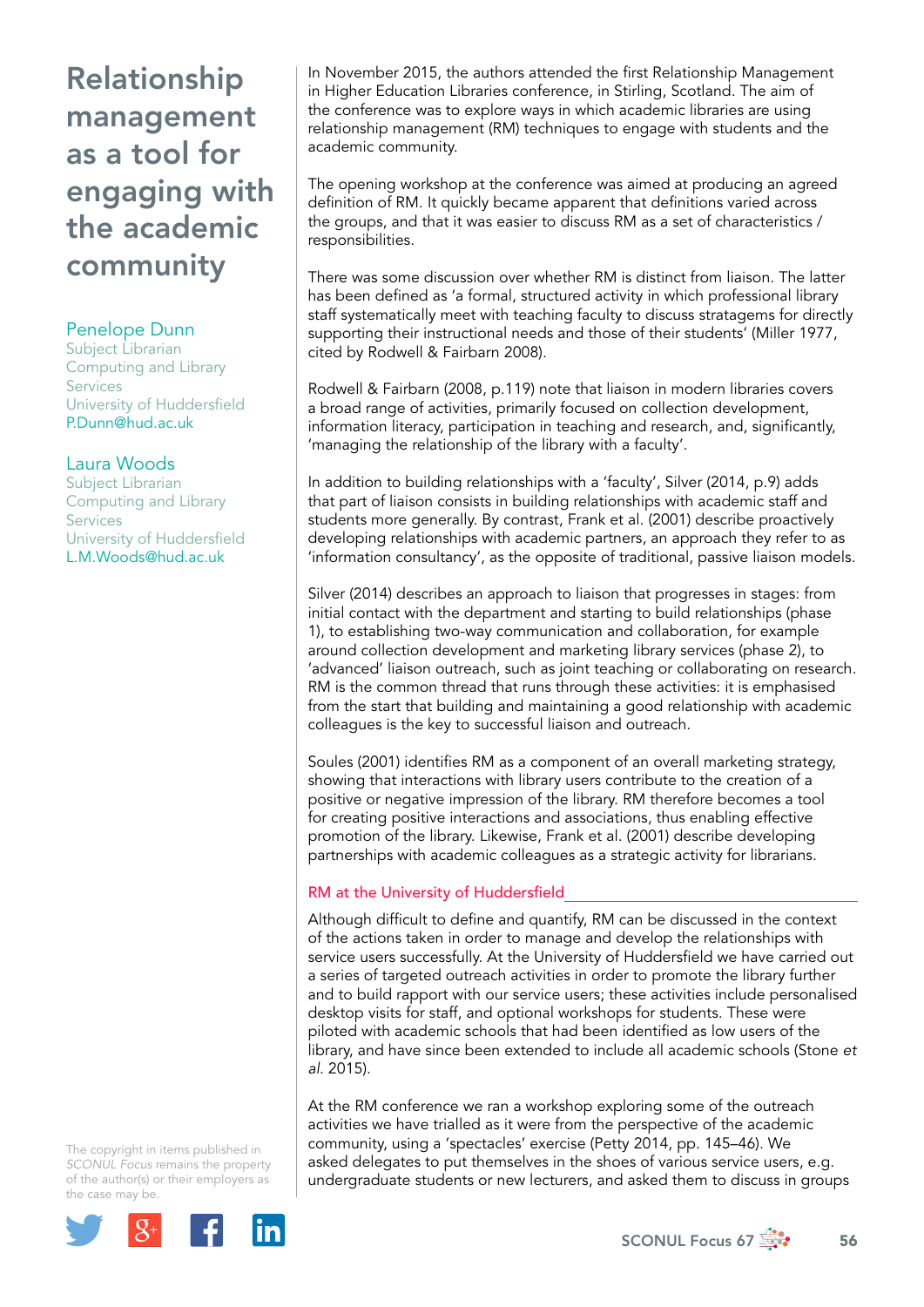Relationship management as a tool for engaging with the academic community

what they thought of the various engagement activities we had tried, then feed back to the room. This emphasised the importance of considering users' views and opinions when planning any outreach activities. When working with service users we need to be aware of the diversity of the university population and offer support in a variety of ways in order to reach as many people as possible.

The feedback we received from the delegates was that academics are more likely to engage in activities that are tailored to their research needs – e.g. desktop visits or publishing workshops. They are unlikely to attend events outside their academic school. Optional workshops and drop-in sessions were thought to be appealing to students but they also commented that they may never actually go to one – they're a good 'back up'. There was similar feedback from the group regarding creative workshops, which were seen as engaging for those who do attend but likely to attract low numbers, as some may not feel they are 'academic enough'.

As well as evaluating Huddersfield's outreach activities, delegates were invited to share additional ideas that their service user may appreciate. Suggestions included Skype appointments for distance-learning students, and interactive online materials.

We are aware that although this workshop brought up some useful and insightful feedback, it had obvious limitations in that the participants were all librarians, rather than actual service users. Our next step is to conduct evaluation exercises with our library users. During spring / summer 2016, we have been conducting user experience (UX) interviews with international students, to gain insight into how these students understand and make use of the library. We plan to roll out these interviews to home and EU students next, starting with the academic schools that show the least library use.

#### Current and future developments

We have expanded our optional workshops to include sessions targeted specifically towards international students and dissertation students. The sessions for the former were held at weekends in the first term, and covered a range of library skills including keyword searching and referencing. Turnout for the first few sessions was initially high, and feedback was positive; however, attendance dropped during the course of the term. Next academic year we intend to run these workshops again in the first term, and open them to all students.

For dissertation students, we ran a series of workshops in the second term, branded as part of a 'Dissertation Toolkit' programme of support created in collaboration with the Students' Union and the IT Training team. These were popular with students: all sessions were fully booked, and turnout was high. Feedback after each session was overwhelmingly positive, with most students saying they had learned something that would help with their research and expressing interest in similar workshops in the future. Due to the popularity of the initial schedule of four workshops, we organised an additional two workshops on referencing, also in the second term. We intend to repeat these workshops in the next academic year, possibly running them slightly earlier in the term.

We have also run more events in partnership with information providers. Following the success of events with input from the IEEE in the School of Computing and Engineering (Stone *et al*. 2015), in November 2015 representatives from the *Financial times* were invited to come roving with us in the Business School as *FT.com* had recently been purchased for those students. The librarians and *FT.com* representatives registered students for the resource on the spot and demonstrated its features, explaining how it could be used in their studies.

The copyright in items published in *SCONUL Focus* remains the property of the author(s) or their employers as the case may be.



SCONUL Focus 67  $\frac{1}{200}$  57